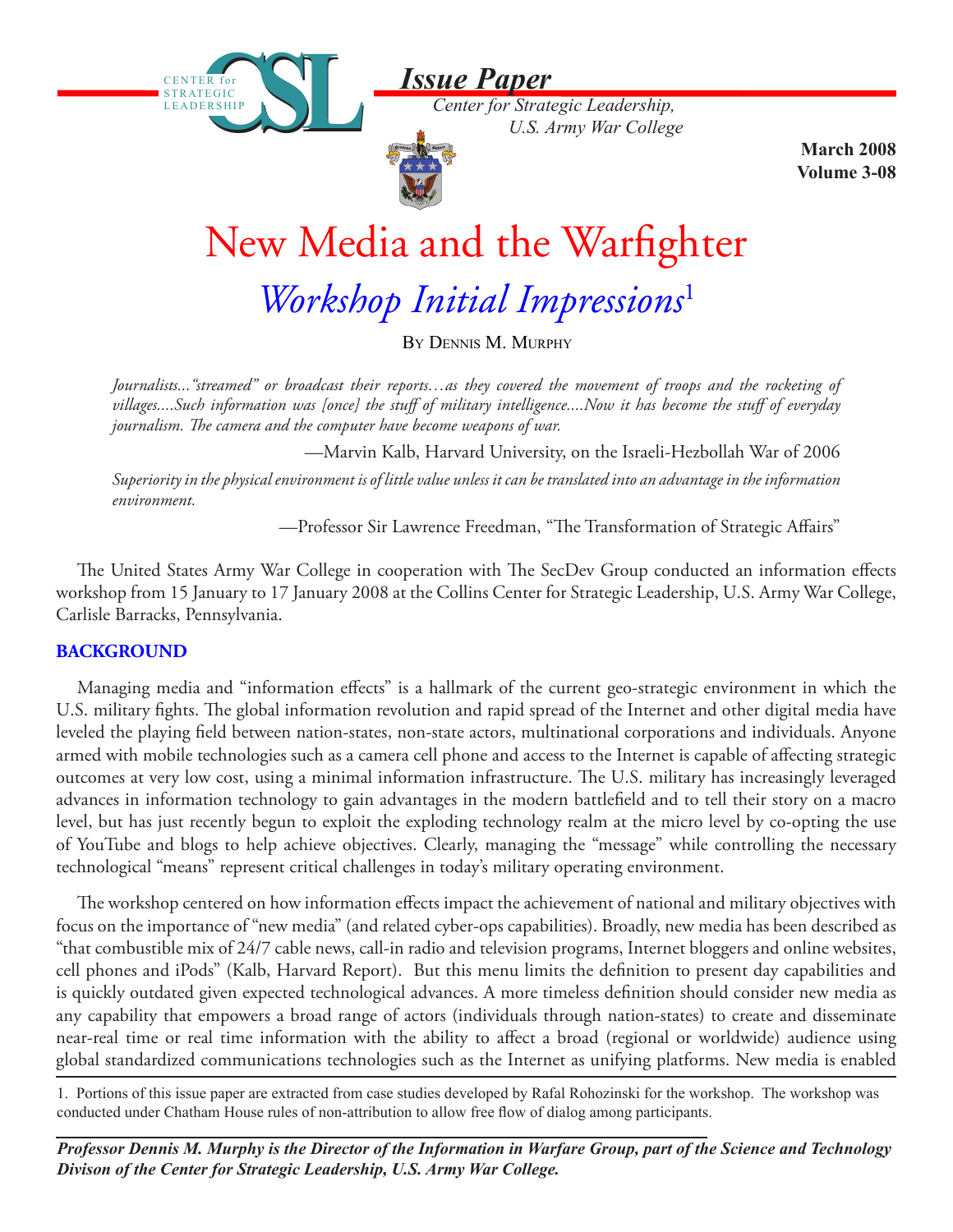by "digital multi-modality," where content produced in one form can be easily and rapidly edited and repackaged and transmitted in real time across many different forms of media.

The workshop considered how new media and related cyber-ops capabilities affect the warfighters' perspectives, objectives and actions. The breakout groups used the July 2006 "33 Day War" between Israel and Hezbollah as a case study vehicle to drive discussion, answer questions and apply lessons learned to current U.S. and coalition operations. The objective of the workshop was to investigate the conditions that enable or restrict the warfighter's ability to exploit new media as capability in support of achieving military objectives and to counter the effective use of new media by adversaries.

#### **WORKSHOP DESIGN**

The workshop brought together an international audience of military, national security community and intelligence community leaders as well as experts from academia. It was conducted over the course of three days and began with a plenary session and a dinner and keynote speech by a senior warfighter to set the stage for the subsequent presentations and discussions. Day two included additional plenary presentations to establish a foundation of understanding followed by breakout groups which addressed the key issues involved in order to satisfy workshop objectives. Day three was devoted to briefing the recommendations, observations and insights gained from the breakout groups to the plenary group.

## **WHY THIS WORKSHOP…AND WHY NOW?**

The Department of Defense Quadrennial Defense Review (QDR) of 2006 reemphasized that future conflict will fall into one of four quadrants: traditional challenges; irregular challenges; catastrophic challenges or; disruptive

challenges. It further notes that today's military capabilities are focused toward traditional warfare, while moving in the future toward the center of the graph to address multiple (or hybrid) threats. With this in mind, workshop organizers asked the following questions: if current military operations represent a generational struggle (alternately referred to as the "long war" by some) what will the next campaign look like and; does the shift of capabilities to address multiple and hybrid threats include a shift of information capabilities? Is the United States considering new media capabilities while still understanding the role of traditional media? The 33 Day War, when used as a case study, provides insights that address these questions. Importantly, it allows focus on the next war, as opposed to the traditional (but flawed) focus on the last (or current) war.



Hezbollah provided the "multiple" challenges to Israel that the QDR sees U.S. capabilities moving to confront. Hezbollah is neither a regular Army nor a guerilla force in the traditional sense. It in fact is a hybrid…something in between. As a political entity with a military wing it plays a large role in providing services to sectors of the Lebanese population. During the war, Hezbollah expertly leveraged new media capabilities, and defended against Israeli use while maintaining excellent operations security (OPSEC). Adversaries of the United States can learn much from the Hezbollah experience. The United States, on the other hand, must consider whether the strategy and tactics of Hezbollah represent those of the next enemy and prepare accordingly. Israel, six years after the second Intifada, on the other hand, found that they had not adequately prepared for the next war.

## **LEVERAGING NEW MEDIA**

During the 33 Day War, Hezbollah demonstrated a refined capability to leverage new media to create positive informational effects. New media such as digital photography, videos, cellular networks and the Internet were used by all parties: the press, Israeli and Lebanese civilians, the IDF, and Hezbollah. One subject matter expert noted how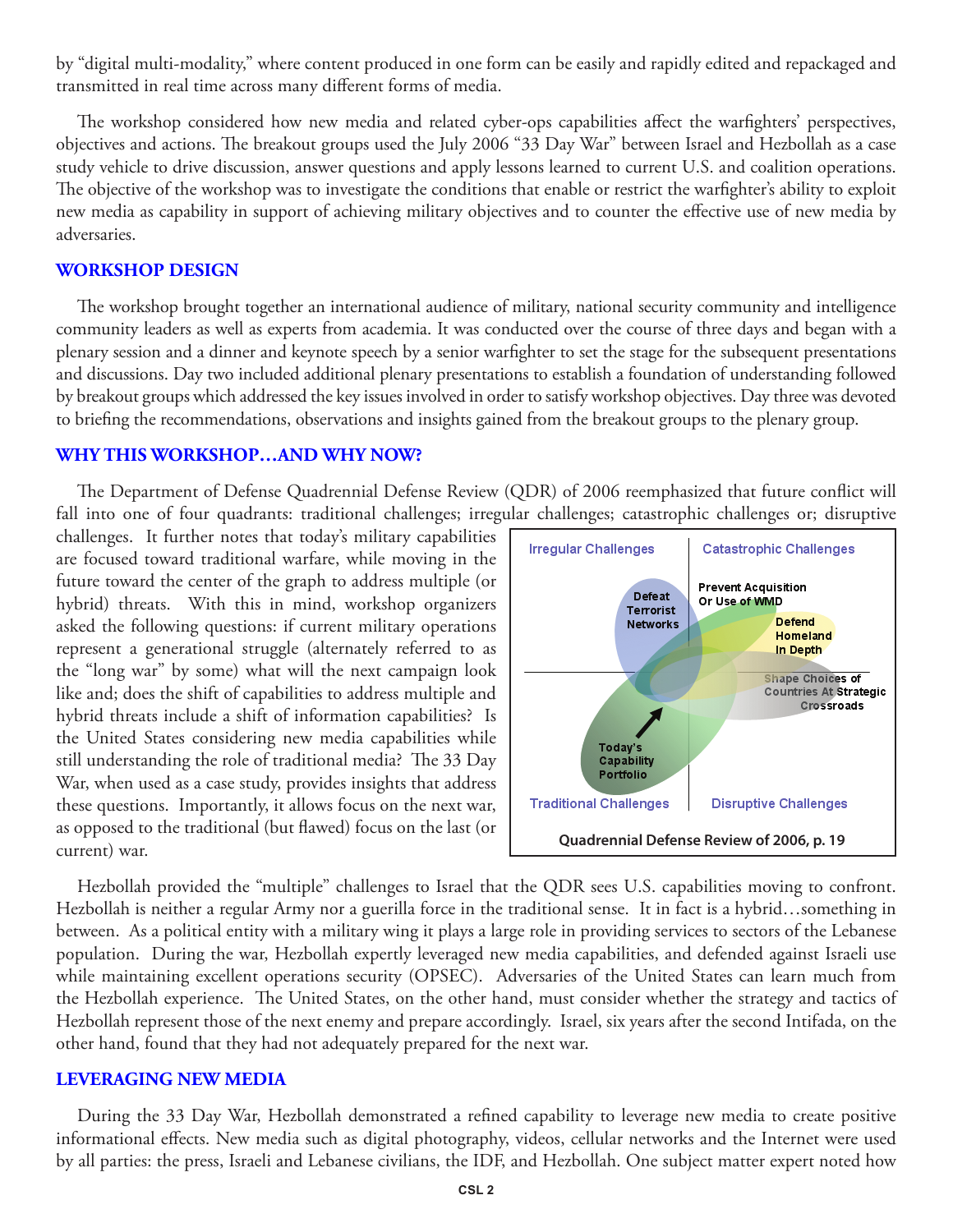the ease and speed of transmission and the manipulation of images impacted the war. Israeli soldiers sent cell text messages home, both sides actively used videos of the fighting, and civilians posted still and video imagery on blogs and websites, most notably YouTube.

Participant discussion: Participants recognized that in order to leverage new media, the warfighter must be able to "pre-empt, react, and be adaptive." The focus of discussion was on the factors that currently limit that proposed paradigm. While one combatant command (COCOM) participant cited an existing and effective preemptive planning process and a reactive "blue team" (30 minute) response, most participants felt the COCOMs were not agile enough. There was strong consensus in one group for organizational culture change to facilitate agility. To paraphrase: 'New media is a critical condition of the battlefield, requires doctrine to deal with this reality and requires a massive culture change regarding its use among warfighers.' That proposed change needs to include empowering junior leaders and soldiers to use new media capabilities with minimal clearance (but with rules of engagement) to speed the process of communication. Participants noted that rapid declassification procedures of intelligence products that may have strategic communication value do not exist. Since this process lags, the adversary has an information advantage that is multiplied by the capabilities of new media. Further exacerbating the problem is that over-classification is the rule in current theaters of war. One group noted that: 'everyone is stamping everything secret to begin with and working with rules/policy to declassify; instead it should be done the other way around—use the rules and policy to justify why it shouldn't be classified in the first place.' Finally, the groups addressed the required balance between the speed that new media affords and the accuracy that same speed sometimes sacrifices. While recognizing that there are valid reasons that information flow is sometimes slowed, it is extremely important to provide a response or a proactive statement as soon as practicable. Constraints will often make this response incomplete, but that should not preclude the warfighter from immediately engaging a target audience with the most accurate information that is available with the promise of follow-up.

#### **COUNTERING NEW MEDIA**

In the 33 Day War, both Hezbollah and the IDF sought to shape the information environment, and to counter each other's messaging capabilities and content through defensive and offensive information initiatives. The IDF's "countering" campaign was largely offensive and kinetic, seeking to physically destroy Hezbollah's capacity to communicate. By contrast, Hezbollah's strategy was more "defensive," seeking to limit the IDF's ability to use Hezbollah's new media capabilities against itself.

Participant discussion: While participants did discuss countering new media lethally, along with its inherent legal and proportionality questions and obstacles, the focus of discussion was the counter-message. In fact, the group that spent the most discussion time on lethal responses came to the conclusion that 'the future is not to remove the message, but to respond to the message.' This came with a realization that not all countering is productive. Given the openness of the information environment, second and third order effects, with linkages to national security, must be considered before deciding whether to counter adversary new media messaging. With that in mind, the countermessage is often best provided by third party validators. The participants recognized that speed of response was of the utmost importance. One group discussed a "red team" approach, akin to wargaming courses of action in a military planning process. Wargaming gets at "what the bad guy would do" by looking at friendly actions, enemy reactions, and then friendly counteractions. Placed in the context of new media messaging it allows the friendly counter-message to be considered proactively, thus allowing a speedy response. Speed of counter-message could also be facilitated by using rules of engagement for communication as described in the "leveraging" section above.

## **OPSEC AND NEW MEDIA**

The 33 Day War reveals some of the OPSEC challenges that are inherent to the contemporary operating environment. On the one hand, the case study illuminates the challenge of OPSEC for those modern military forces that are drawn from "communication" societies, meaning those awash with instant and readily available communication means, and where the culture of 24/7 connectivity has become a socially accepted norm and expectation. On the other hand, the war showed how a non-state military actor leveraged OPSEC to its advantage: Hezbollah exercised a highly disciplined